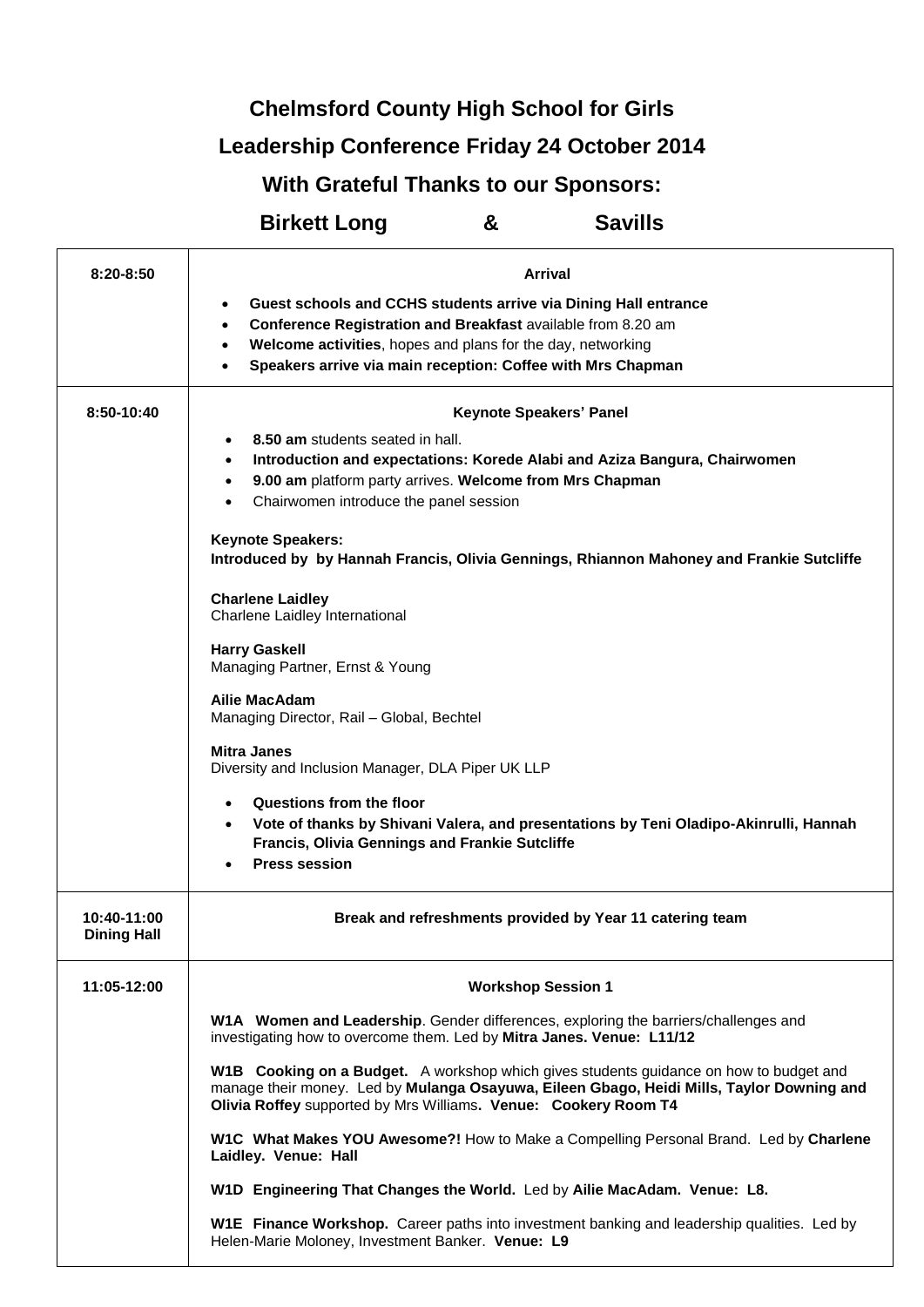| 12:00-12:05         | Short break and changeover time                                                                                                                                                                                                                        |
|---------------------|--------------------------------------------------------------------------------------------------------------------------------------------------------------------------------------------------------------------------------------------------------|
|                     | <b>Workshop Session 2</b>                                                                                                                                                                                                                              |
| 12:05-1:00          | W2A Women and Leadership. Gender differences, exploring the barriers/challenges and<br>investigating how to overcome them. Led by Mitra Janes. Venue: L11/12                                                                                           |
|                     | W2B Cooking on a Budget. A workshop which gives students guidance on how to budget and<br>manage their money. Led by Mulanga Osayuwa, Eileen Gbago, Heidi Mills, Taylor Downing and<br>Olivia Roffey supported by Mrs Williams: Venue: Cookery Room T4 |
|                     | W2C We Are All Entrpreneurs: How to Build a Successful Business? It's a Mindset, not a Business<br>Model! Led by Charlene Laidley. Venue: Hall                                                                                                         |
|                     | W2D Engineering That Changes the World. Led by Ailie MacAdam. Venue: L8.                                                                                                                                                                               |
|                     | W2E Finance Workshop. Career paths into investment banking and leadership qualities. Led by<br>Helen-Marie Moloney, Investment Banker. Venue L9                                                                                                        |
| $1:00-1:45$<br>Hall | <b>Shared Lunch provided by CCHS students</b>                                                                                                                                                                                                          |
|                     | Networking, completion of feedback cards from morning session                                                                                                                                                                                          |
| $1:45-2:30$         | <b>Workshop Session 3</b><br>See separate sheet for full workshop descriptions                                                                                                                                                                         |
|                     | W3P<br>De-stress with yoga! Venue: L11/12                                                                                                                                                                                                              |
|                     | W3Q<br>Be Body Confident. Venue: L1                                                                                                                                                                                                                    |
|                     | W3R<br><b>Bollywood Dance. Venue: Drama Studio</b>                                                                                                                                                                                                     |
|                     | W3S<br>The Power of Words. Venue: L8                                                                                                                                                                                                                   |
|                     | W3T<br>#EpicFail. Venue: L3                                                                                                                                                                                                                            |
|                     | W3U<br>Women in Politics. Venue: L9                                                                                                                                                                                                                    |
|                     | W3V<br>'In Tune' Venue: M2                                                                                                                                                                                                                             |
|                     | W3W<br>Language and Culture Workshop. Venue: L10                                                                                                                                                                                                       |
| 2:30-2:35           | Changeover time                                                                                                                                                                                                                                        |
| $2:35-3:20$         | <b>Workshop session 4</b>                                                                                                                                                                                                                              |
|                     | W4P<br>De-stress with yoga! Venue: L 11/12                                                                                                                                                                                                             |
|                     | Be Body Confident. Venue: L1<br>W4Q                                                                                                                                                                                                                    |
|                     | W4R<br><b>Bollywood Dance. Venue: Drama Studio</b>                                                                                                                                                                                                     |
|                     | The Power of Words. Venue: L8<br>W4S                                                                                                                                                                                                                   |
|                     | W4T<br>#EpicFail. Venue: L3                                                                                                                                                                                                                            |
|                     | W4U<br>Women in Politics. Venue: L9                                                                                                                                                                                                                    |
|                     | W4V<br>'In Tune' Venue: M2                                                                                                                                                                                                                             |
|                     | W4W<br>Language and Culture Workshop. Venue: L10                                                                                                                                                                                                       |
| $3:25 - 4:00$       | What next? Networking for the future<br>$\bullet$<br>Feedback, review of the day<br><b>Evaluation and Thanks</b>                                                                                                                                       |